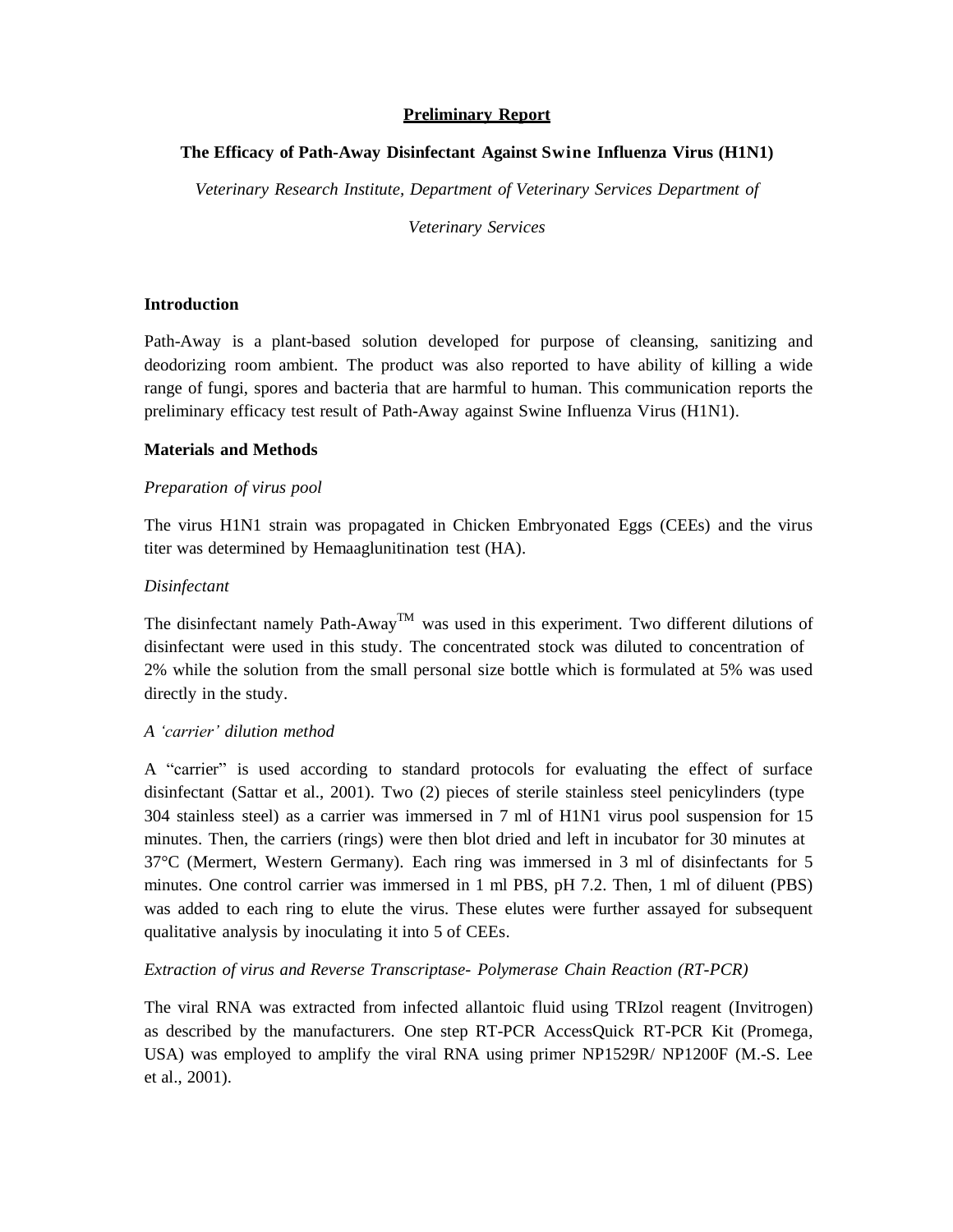# **Results**

No amplicon was detected from Path-Away<sup>TM</sup> treated (2% and 5%) allantoic fluid. However, all the positive control shown amplicon sized at 329 bp. Negative control was also produced no amplicon. The results are illustrated in Figure 1.

Figure 1: RT- PCR product using Primer NP1529R/NP1200F (M.-S. Lee et al., 2001)



Legend: M: Marker, 100bp; 1: Path-Away<sup>TM</sup> Treated at concentration of 2%; 2: Path-Away<sup>TM</sup> Treated at 5% concentration; 3: Positive control (Not Treated with Path-Away<sup>TM</sup>); 4: Positive Control; 5: Negative Control

# **Discussion**

Absence of amplicon indicated that the Swine Influenza Virus H1N1 virus was completely destroyed by the Path-Away<sup>TM..</sup> This indicate that Path-Away posed virucidal property. However, according to the Environmental Protection Agency (EPA) and Canada General Standard Board (CGSB) guidelines for the evaluation of disinfectant, there is a requirement to conduct virus infectivity assay (Arshad et al., 2007). As such, further work needs to be conducted.

# **Conclusion**

In conclusion, the Path-Away<sup>TM</sup> disinfectant tested in this study can be considered as an effective agent against Swine Influenza Virus (H1N1), as reflected by the absence of amplicon in Path-Away<sup>TM</sup> treated allantoic fluid.

# **References**

- 1. Alexander, D.J (2001). Orthomyxoviridae. In: Jordan, F.T.W., Pattison, M. (Eds), Poultry Diseases, 5<sup>th</sup> ed. W.B. Saunders, London, pp.281-290.
- 2. Canadian General Standard Board (CGSB). Assessments of the efficacy of antimicrobial agents for use on environmental surfaces and medical devices. National Standard of Canada CAN/CGSB-2.161.97. Ottawa: Canada General Standards Board, 1997.